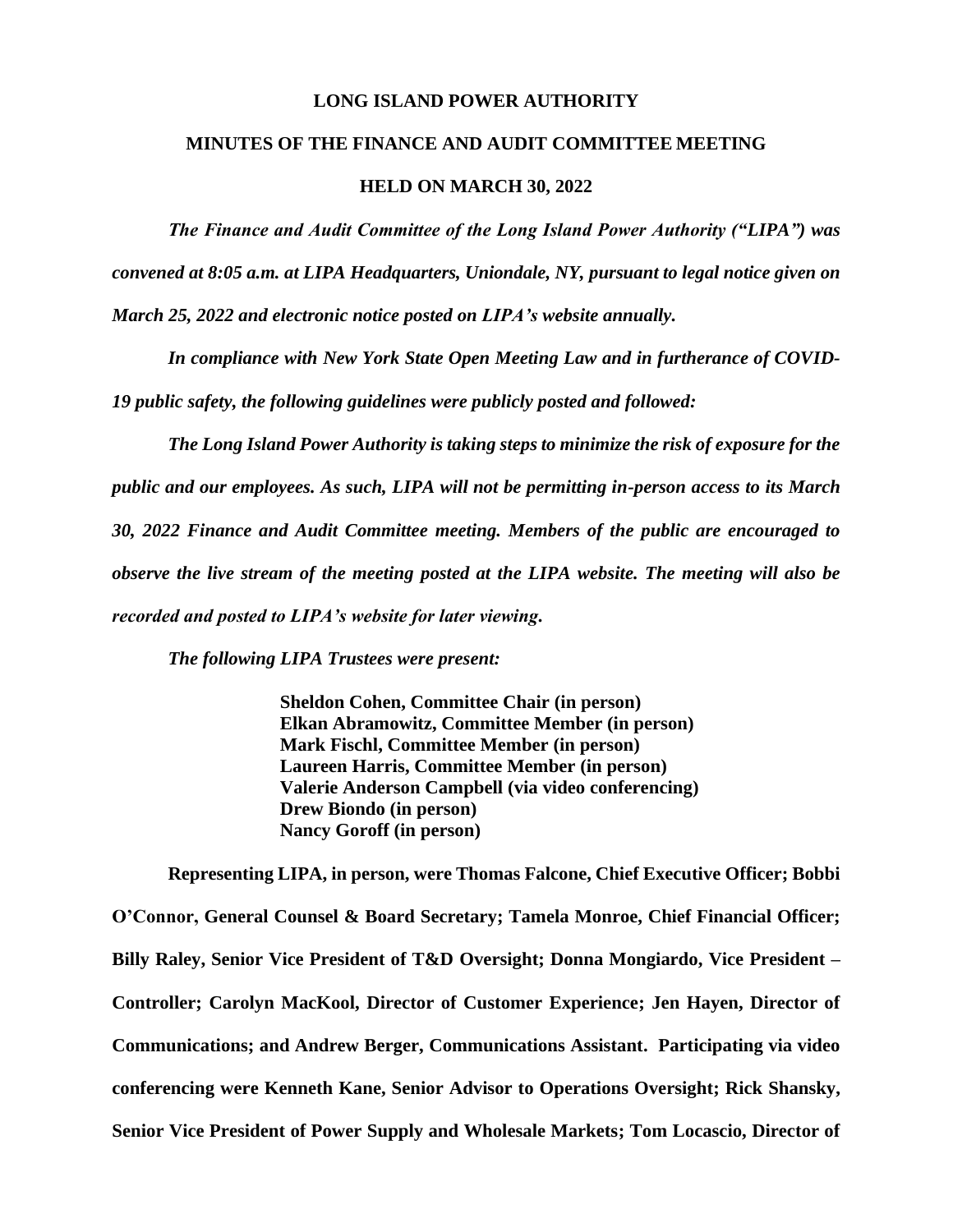**External Affairs; and Jason Horowitz, Assistant General Counsel and Assistant Secretary to the Board.** 

**Representing PSEG Long Island via video conferencing were Gregory Filipkowski, Chief Information Officer; Richard Tinelli, Manager of Regulatory Requirements; and Premal Patel, Manager of Accounting Services.** 

**Representing KPMG were Edward Lee, Lead Audit Engagement Partner; Maureen Evers-Willox, Client Relationship Partner; and John Pontecorvo, Lead Audit Engagement Senior Manager.** 

**Chair Cohen welcomed everyone to the Finance and Audit Committee meeting of the Long Island Power Authority Board of Trustees.** 

*Chair Cohen stated that the first item on the agenda is the adoption of the minutes from the February 17, 2022 Committee meeting.* 

*Upon motion duly made and seconded, the minutes of the February 17, 2022 meeting were approved unanimously.*

*\*\*\**

*Chair Cohen stated that next item on the agenda is the Overview of Financial Results to be presented by Donna Mongiardo*, *Rich Tinelli, Prem Patel and Greg Filipkowski of PSEG LI.*

*Ms. Mongiardo and Mr. Tinelli, Mr. Patel and Mr. Filipkowski presented the Overview of Financial Results and then took questions from the Trustees.*

*\*\*\**

*Chair Cohen stated that the next item on the agenda is the Discussion of Internal Audit Activities to be presented by Billy Raley.* 

*Mr. Raley presented the Discussion of Internal Audit Activities and then took questions from the Trustees.*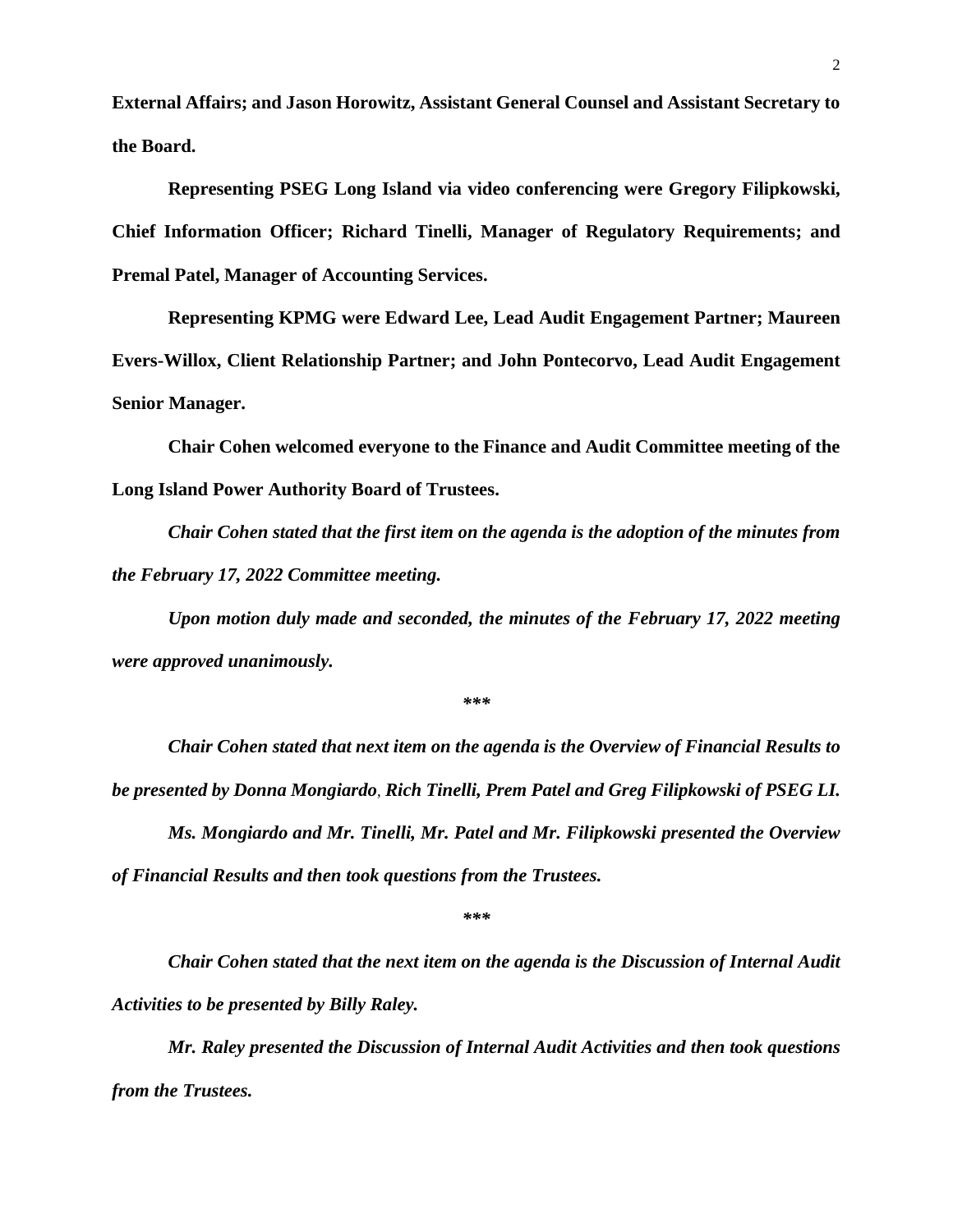*Chair Cohen stated that the next item on the agenda is the Discussion of 2021 Financial Report to be presented by Donna Mongiardo.* 

*Ms. Mongiardo presented the Discussion of 2021 Financial Report and then took questions from the Trustees.*

*\*\*\**

*Chair Cohen stated that the next item on the agenda is the Discussion of 2021 Audit Results with Independent Auditors to be presented by representatives of KPMG.* 

*Ed Lee and representatives from KPMG presented the Discussion of 2021 Audit Results and then took questions from the Trustees.*

*\*\*\**

*At approximately 8:53 a.m., Chair Cohen stated that the Committee would adjourn to Executive Session to discuss personnel matters with KPMG. Chair Cohen stated that no votes would be taken and that the Committee would resume its open session.* 

*\*\*\**

*After noting that no votes were taken in the Executive Session, the public portion of the meeting of the Finance and Audit Committee reconvened at approximately 9:09 a.m.* 

*\*\*\**

*Chair Cohen stated that the next item on the agenda is Recommendation to Approve the 2021 Financial Report to be presented by Donna Mongiardo.* 

*Ms. Mongiardo presented the following action item and took questions from the Trustees:* 

#### **Requested Action**

**The Finance and Audit Committee (the "Committee") of the Board of Trustees (the "Board") is being requested to recommend approval of the 2021 Financial Report (the "Financial**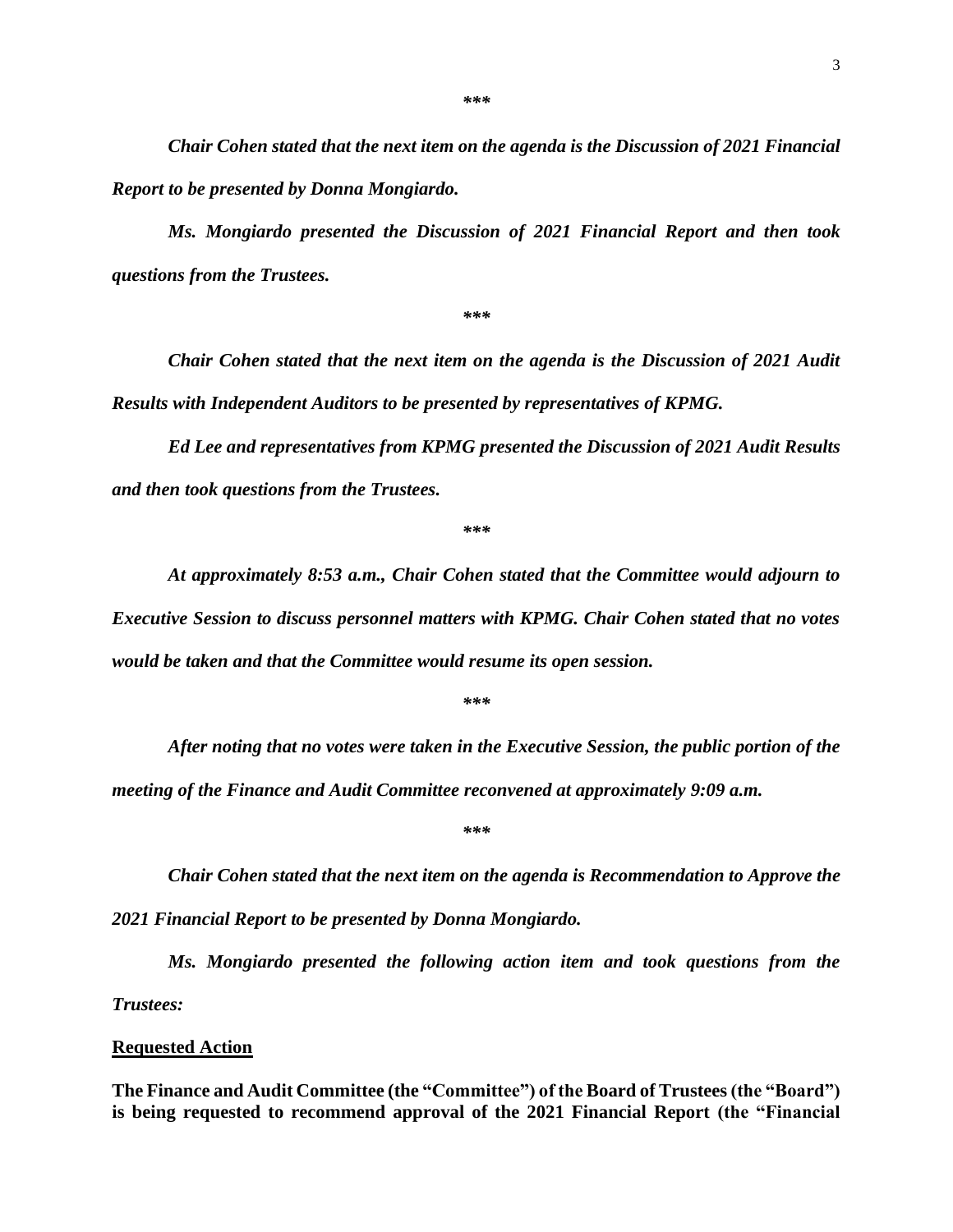**Report") prepared in accordance with Section 2800(1) of the Public Authorities Law ("PAL"), in the form attached as Exhibit "B."**

## **2020 Financial Report**

**Section 2800(1) of the PAL requires LIPA to submit an annual report to the Governor, the Chairman and ranking minority member of the Senate Finance Committee, the Chairman and ranking minority member of the Assembly Committee on Ways and Means, the State Comptroller, and the Authorities Budget Office, within ninety days after the end of LIPA's fiscal year. Under Section 2800(1)(a)(2) of the PAL, the Financial Report shall include the following: audited financials; grant and subsidy programs; operating and financial risks; current bond ratings; and long-term liabilities. Section 2800(3) of the PAL requires the Financial Report to be approved by the Board.**

## **Recommendation**

**Based upon the foregoing, I recommend approval of the above requested action by adoption of a resolution in the form attached hereto.**

*A motion was made and seconded, and the Trustees unanimously adopted the following* 

*resolution:*

# **RESOLUTION RECOMMENDING APPROVAL THE 2021 FINANCIAL REPORT OF THE LONG ISLAND POWER AUTHORITY**

**WHEREAS, Section 2800(1) of the Public Authorities Law ("PAL") requires public authorities such as the Long Island Power Authority ("LIPA") to prepare an annual report; and**

**WHEREAS, LIPA's annual report includes, among other things, a financial report, as defined under Section 2800(1)(a)(2) of the PAL (the "Financial Report"); and**

**WHEREAS, LIPA has prepared its Financial Report, which, pursuant to Section 2800(3) of the PAL, is subject to the approval of the Board of Trustees.**

**NOW, THEREFORE, BE IT RESOLVED, that the Finance and Audit Committee of the Board of Trustees hereby recommends approval of the 2021 Financial Report of the Long Island Power Authority, in the form presented at this meeting.**

4

**\*\*\***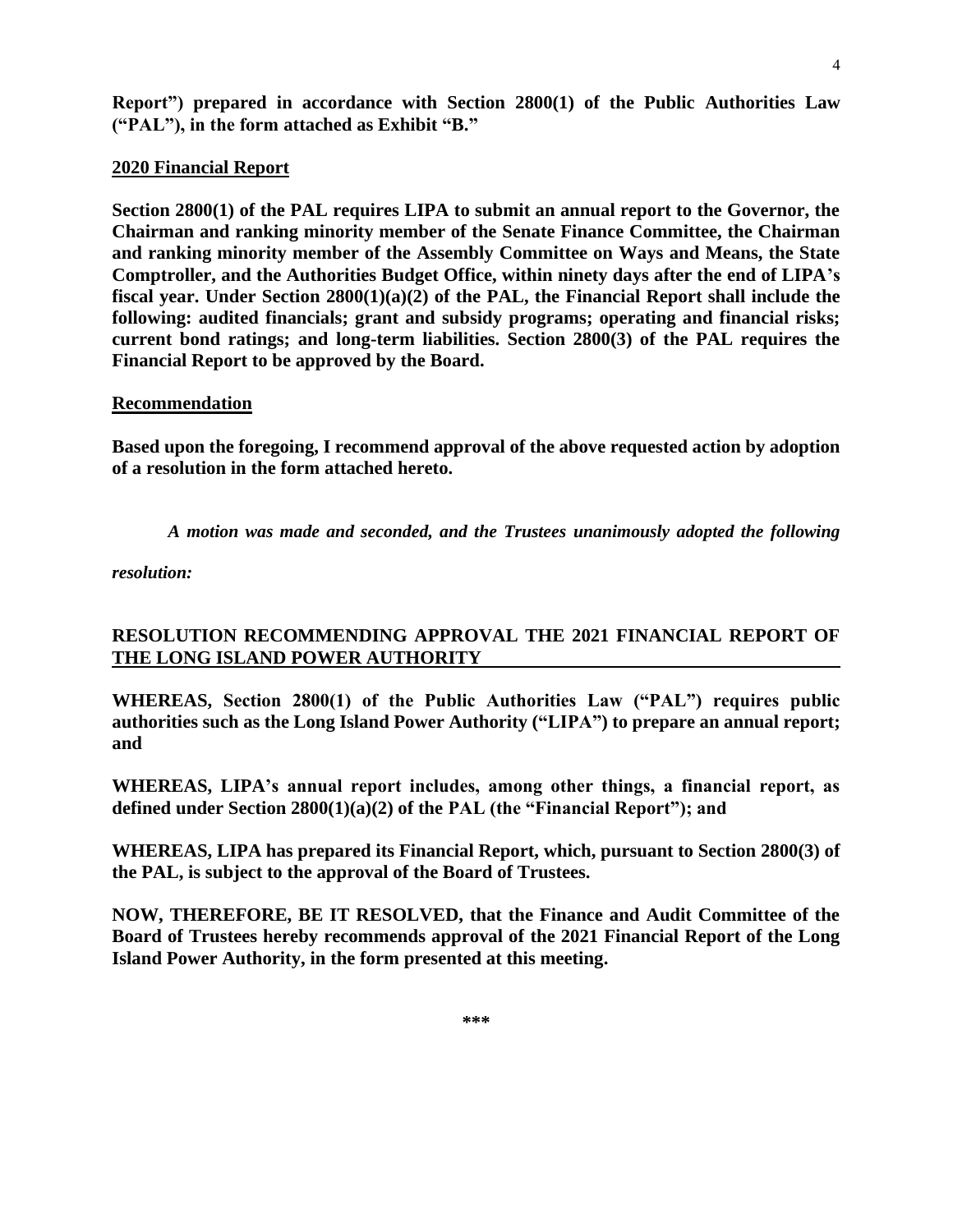*Chair Cohen stated that the next item on the agenda is Recommendation to Approve the* 

*2021 Investment Report and the 2022 Board Policy on Investments to be presented by Tamela* 

*Monroe.* 

*Ms. Monroe presented the following action item and took questions from the Trustees:*

## **Requested Action**

**The Finance and Audit Committee (the "Committee") of the Board of Trustees (the "Board") is requested to adopt a resolution recommending approval of: (i) LIPA's Annual Investment Report for 2021 in the form attached hereto as Exhibit "B"; and (ii) the 2022 Board Policy on Investments in the form attached hereto as Exhibit "D".**

## **Annual Investment Report for 2021**

**Section 2925 of the Public Authorities Law ("PAL") requires that LIPA annually review and approve an investment report. LIPA's investments are either: (i) managed by an investment manager in primarily short-term, highly liquid investments; or (ii) invested in broad-based, low-cost equity and fixed-income mutual funds. All investments of LIPA funds are governed by the Board Policy on Investments.**

**LIPA's investments were compliant with the terms and conditions of the Policy for 2021 and performed consistently with Staff's expectations given the nature of the investments.**

## **2022 Board Policy on Investments**

**The Board is also required by Section 2925(6) of the PAL to annually review and approve the Board Policy on Investments, which detail the Board's operative instructions to LIPA Staff regarding the investing, monitoring, and reporting of LIPA funds. The Board Policy on Investments was last reviewed and approved on March 29, 2021.**

**The proposed revisions to the Board Policy on Investments seek to clarify and update minor changes that occurred during the preceding year.**

**All changes to the Policy are more particularly shown in Exhibit "C".**

## **Recommendation**

**Based upon the foregoing, I recommend approval of the above requested action by adoption of a resolution in the form attached hereto.**

*A motion was made and seconded, and the Trustees unanimously adopted the following* 

*resolution:*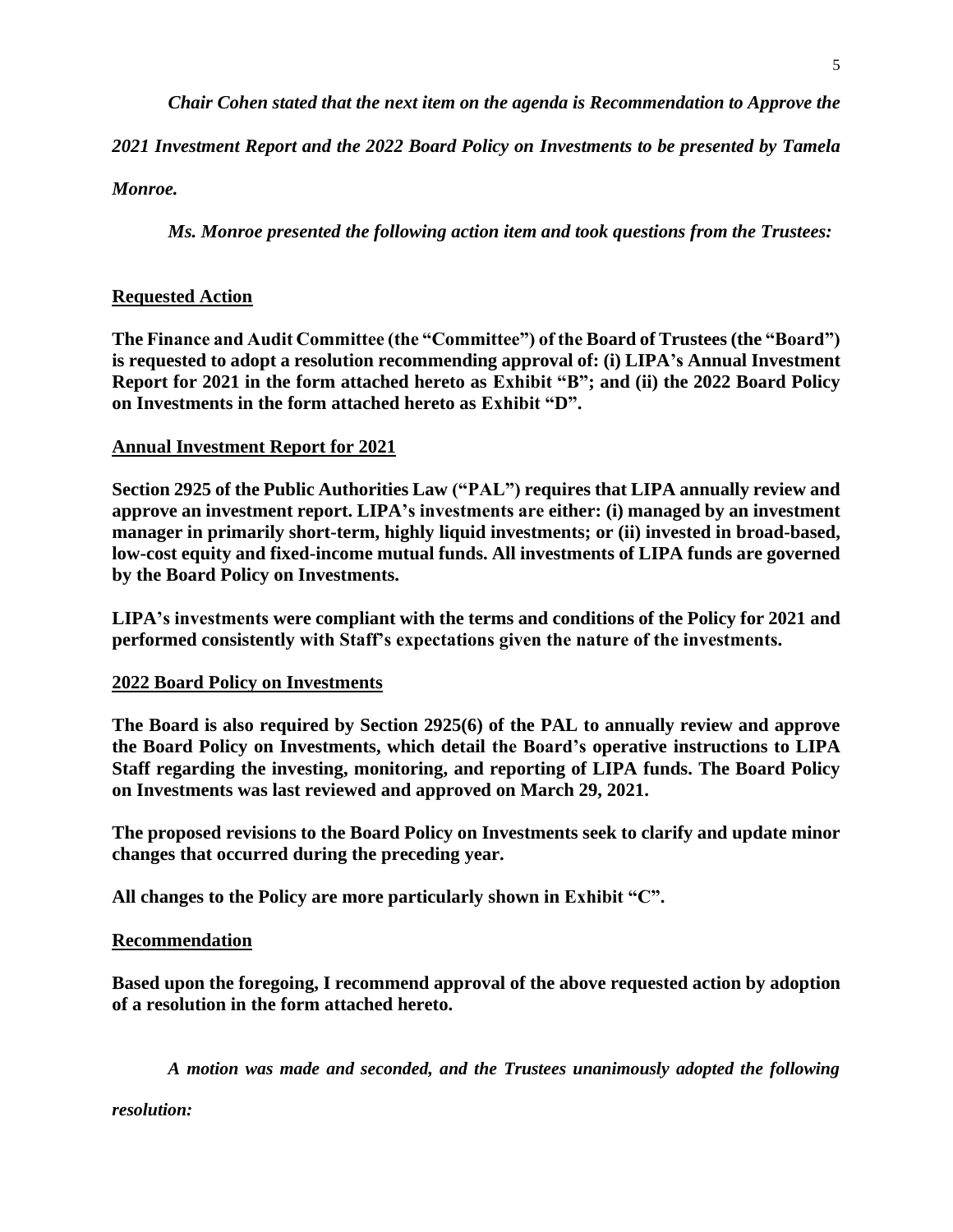## **RESOLUTION RECOMMENDING APPROVAL OF THE ANNUAL INVESTMENT REPORT FOR 2021 AND THE 2022 BOARD POLICY ON INVESTMENTS**

**RESOLVED, that the Finance and Audit Committee hereby recommends approval of the Annual Investment Report for the period ended December 31, 2021, in the form presented at this meeting; and**

**BE IT FURTHER RESOLVED, that the Finance and Audit Committee hereby recommends approval of the revised Board Policy on Investments in the form presented at this meeting to be effective immediately.**

**\*\*\***

*Chair Cohen stated that the next item on the agenda is Recommendation to Approve the* 

*Annual Report on the Board Policy Debt and Access to the Credit Markets to be presented by* 

*Tamela Monroe.* 

*Ms. Monroe presented the following action item and took questions from the Trustees:*

## **Requested Action**

**The Finance and Audit Committee (the "Committee") of the Board of Trustees (the "Board") is requested to adopt a resolution recommending that the Board: (i) find that LIPA has complied with the Board Policy on Debt and Access to Credit Markets (the "Policy"); and (ii) approve the annual report for the Policy.**

## **Background**

**By Resolution No. 1319, dated September 21, 2016, the Board adopted the Policy with the purpose of serving the long-term interests of LIPA's customers by adopting sound financial plans in each year. Sound financial plans ensure ready access to borrowing on reasonable terms necessary to fund the infrastructure investments that maintain the reliability and resiliency of the Long Island electric system. Such financial plans contemplate prudent levels of borrowing that will accommodate efficient access to the capital markets and thereby minimize the long-term cost of providing electric service to our customer-owners. The last annual report to the Board was presented on March 29, 2021.**

## **Compliance with the Policy**

**Staff recommends that, for the reasons set forth below, the Board find that LIPA has complied with the Policy for the period since the last annual review. The Policy requires that LIPA achieve the lowest long-term cost to our customer-owners by adopting budgets and financial plans that meet the following objective:**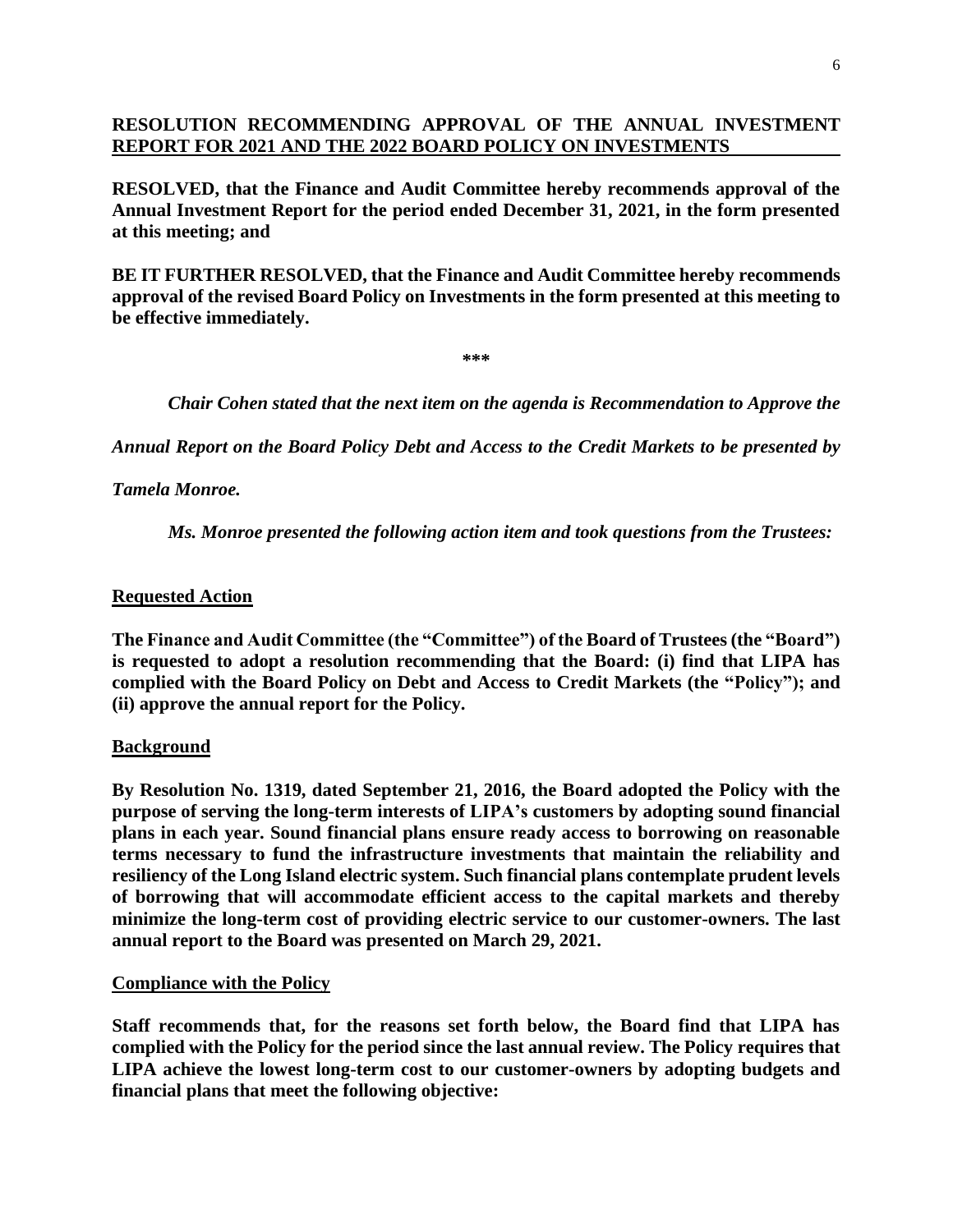**"Support credit ratings of at least A2/A"**

• **In 2021, LIPA's three ratings were reaffirmed at A2, A, A, from Moody's, S&P Global, and Fitch Ratings, respectively. Fitch indicated a "positive" outlook to its rating.**

**"For 2020 and 2021, achieve fixed-obligation coverage ratios of no less than (i) 1.35x on the combination of LIPA-issued debt and lease payments; and (ii) 1.15x on the combination of LIPA issued debt, Utility Debt Securitization Authority ("UDSA")-issued debt, and lease payments."**

- **For the period ended December 31, 2021, LIPA achieved coverage ratios of 1.40x for LIPA-issued debt and lease payments and 1.26x for LIPA and UDSA-issued debt and lease payments.**
- **The 2022 Budget is set to meet a 1.40x fixed-obligation coverage ratio, as required by the**
- **Policy for 2022.**

**"Generate sufficient cash flow from revenues to maintain the issuance of new debt as a percentage of capital spending at 64 percent or less as measured on a three-year rolling average; however, allow this percentage to exceed 64 percent target on a forward-looking three-year rolling average in 2022 as LIPA responds to the effects of the COVID-19 pandemic and Tropical Storm Isaias."**

• **New debt as a percentage of capital spending for the three-year rolling average for the period ended December 31, 2021 was approximately 63%.**

**"Maintain (i) cash on hand at each month end of at least \$100 million in the Operating Fund and \$150 million in the Rate Stabilization Fund, and (ii) cash on hand and available credit of at least 120 days of operating expenses."**

- **Cash on hand at the end of each month exceeded the target of \$100 million.**
- **As of December 31, 2021, the Operating and the Rate Stabilization funds totaled \$129 million and \$162 million, respectively.**
- **During 2021, cash on hand and available credit exceeded the target of at least 120 days available for operating expenses.**
- **As of December 31, 2021, 300 days of operating expenses were available in cash and credit.**

**"Annually, pre-fund obligations to LIPA's Service Provider for pension costs from operating expenses in a fiscally sound manner, as measured by an actuarial services firm no less than every other year."**

- **As measured by an actuarial services firm, LIPA funded \$37.4 million to the PSEG Long Island pension plan trust account.**
- **As of December 31, 2021, the PSEG Long Island pension plan trust account had assets valued at \$422 million compared to a benefit obligation of \$596 million.**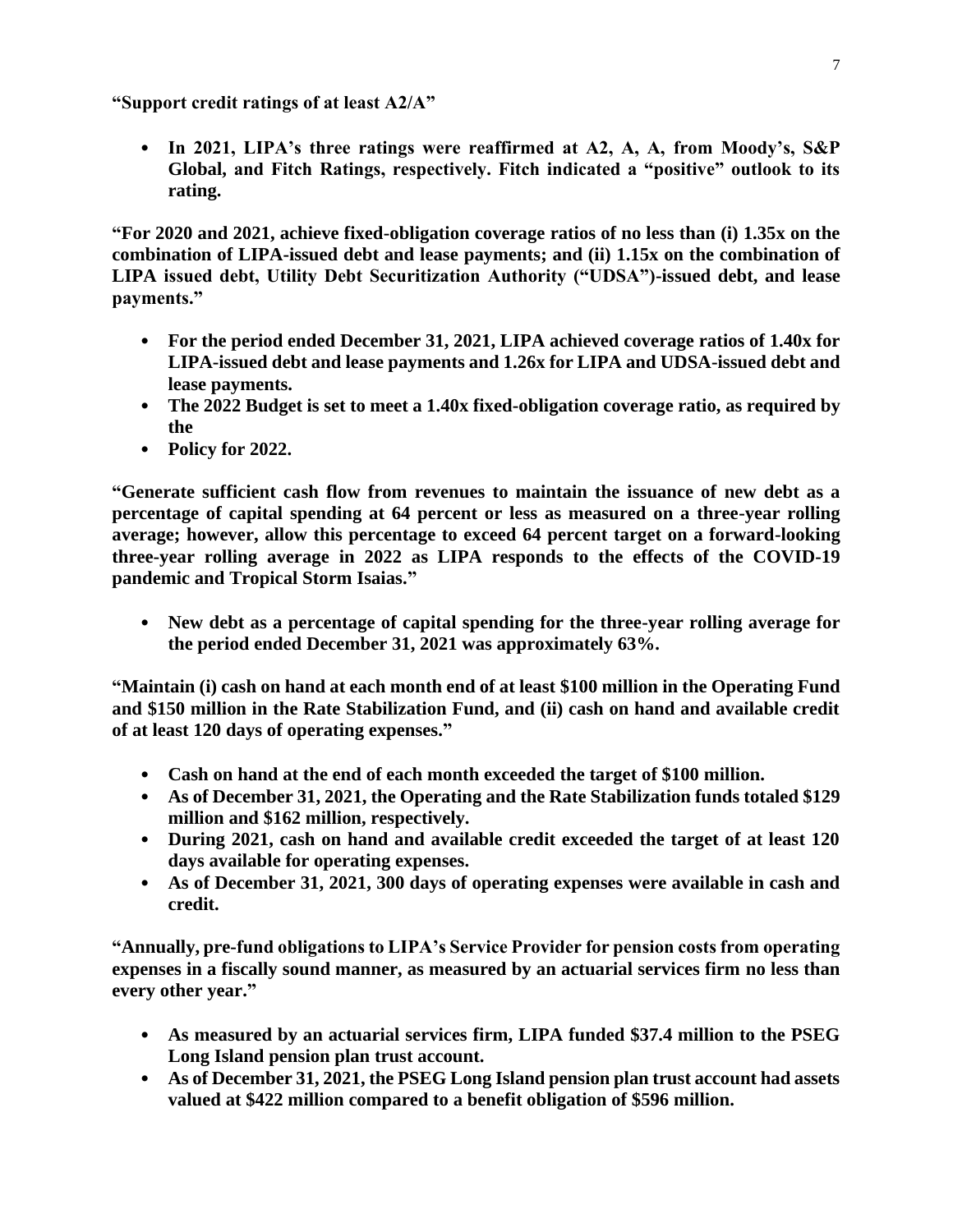**"Annually pre-fund obligations to LIPA's Service Provider for Other Post-Employment Benefits ("OPEBs") to a dedicated OPEB Account in a fiscally sound manner, as measured by an actuarial services firm no less than every other year."**

- **As measured by an actuarial services firm, LIPA funded \$51.5 million to the LIPA OPEB account in 2021.**
- **LIPA's OPEB account to prefund the OPEB benefits of PSEG Long Island employees had assets valued at \$581 million compared to a benefit obligation of \$640 million.**

**"Pre-fund LIPA's OPEB Trust in a fiscally sound manner, as measured by an actuarial service firm no less than every other year."**

- **The funding levels have been reviewed by an actuarial services firm within the last two years.**
- **The LIPA OPEB Trust for LIPA employees had assets valued at \$30 million compared to and benefit obligations of \$23 million.**

**"Pre-fund LIPA's Nuclear Decommissioning Trust Fund in a fiscally sound manner, as measured by an actuarial service firm, no less than every other year."**

- **As measured by an actuarial services firm, LIPA funded \$0.3 million to the NDTF in 2021.**
- **The NMP2 Nuclear Decommissioning Trust Funds had assets valued at \$184 million compared to a liability of \$87 million.**
- **The funding levels have been reviewed by an actuarial services firm within the last two years.**

# **Enterprise Risk Management Discussion**

**The Board has adopted a Policy on Enterprise Risk Management ("ERM"). Enterprise risks are brought to the Board's attention throughout the year. One such enterprise risk is related to liquidity.**

**Specifically, the risk identified is, "Insufficient liquidity to cover obligations greater than 60 days (i.e., loss of revenue stream) results in the inability to make debt service payments, pay UDSA Bondholders, and cover operating expenses."**

**This risk is rated as a medium-level risk and is mitigated by LIPA's ability to access capital markets, borrow from rate stabilization funds, and borrow from a revolving line of credit or in the commercial paper market. In September 2021, all three rating agencies reaffirmed LIPA's credit ratings, with one credit agency revising LIPA's outlook from Stable to Positive, helping to reduce this risk by providing confidence in LIPA's ability to access capital markets.**

**Based on LIPA's credit ratings and ability to access capital markets, we believe this risk is being adequately managed. LIPA's liquidity remains strong, well above the 120-day minimum required by the Policy as noted above.**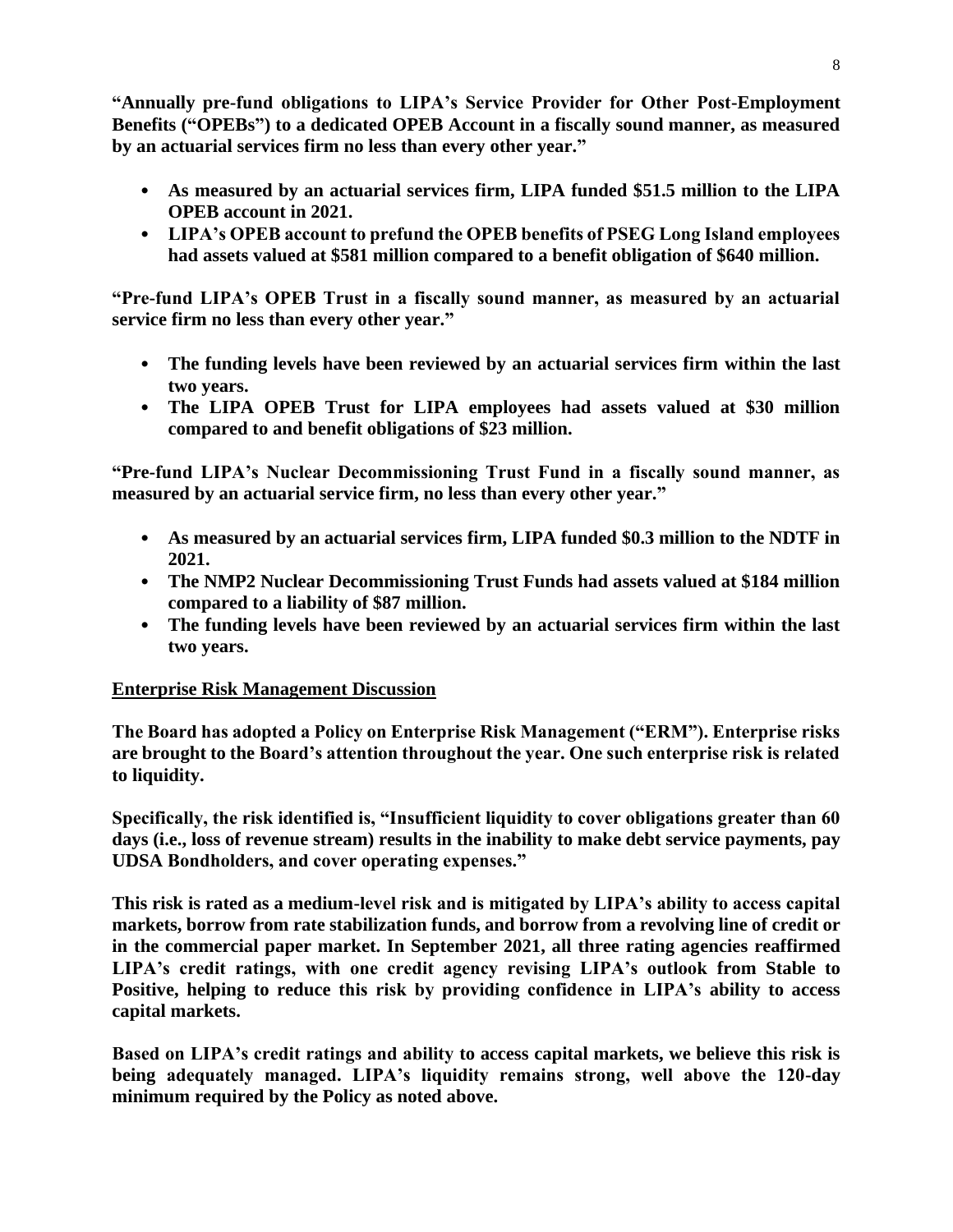#### **Annual Review of the Policy**

**LIPA Staff has reviewed the Policy and suggests no amendments at this time.**

#### **Recommendation**

**Based upon the foregoing, I recommend approval of the above requested action by adoption of a resolution in the form attached hereto.**

*A motion was made and seconded, and the Trustees unanimously adopted the following* 

*resolution:*

## **RESOLUTION RECOMMENDING APPROVAL OF THE REPORT TO THE BOARD OF TRUSTEES ON THE BOARD POLICY ON DEBT AND ACCESS TO THE CREDIT MARKETS**

**WHEREAS, the Board Policy on Debt and Access to the Credit Markets (the "Policy") was originally approved by the Board of Trustees by Resolution No. 1319, dated September 21, 2016;**

**WHEREAS, the last annual report to the Board was presented on March 29, 2021; and**

**WHEREAS, the Finance and Audit Committee has conducted an annual review of the Policy and affirms that the Policy has been complied with.**

**NOW, THEREFORE, BE IT RESOLVED, that consistent with the accompanying memorandum, the Finance and Audit Committee hereby recommends that the Board find that LIPA has complied with Policy for the period since the last annual review and approve the annual report to the Board.**

**\*\*\***

*Chair Cohen stated that the last item on the agenda is the Discussion of Customer* 

*Arrears Programs and Outreach to be presented by Carolyn MacKool.* 

*Ms. MacKool presented the Discussion of Customer Arrears Programs and Outreach*

*and then took questions from the Trustees.*

9